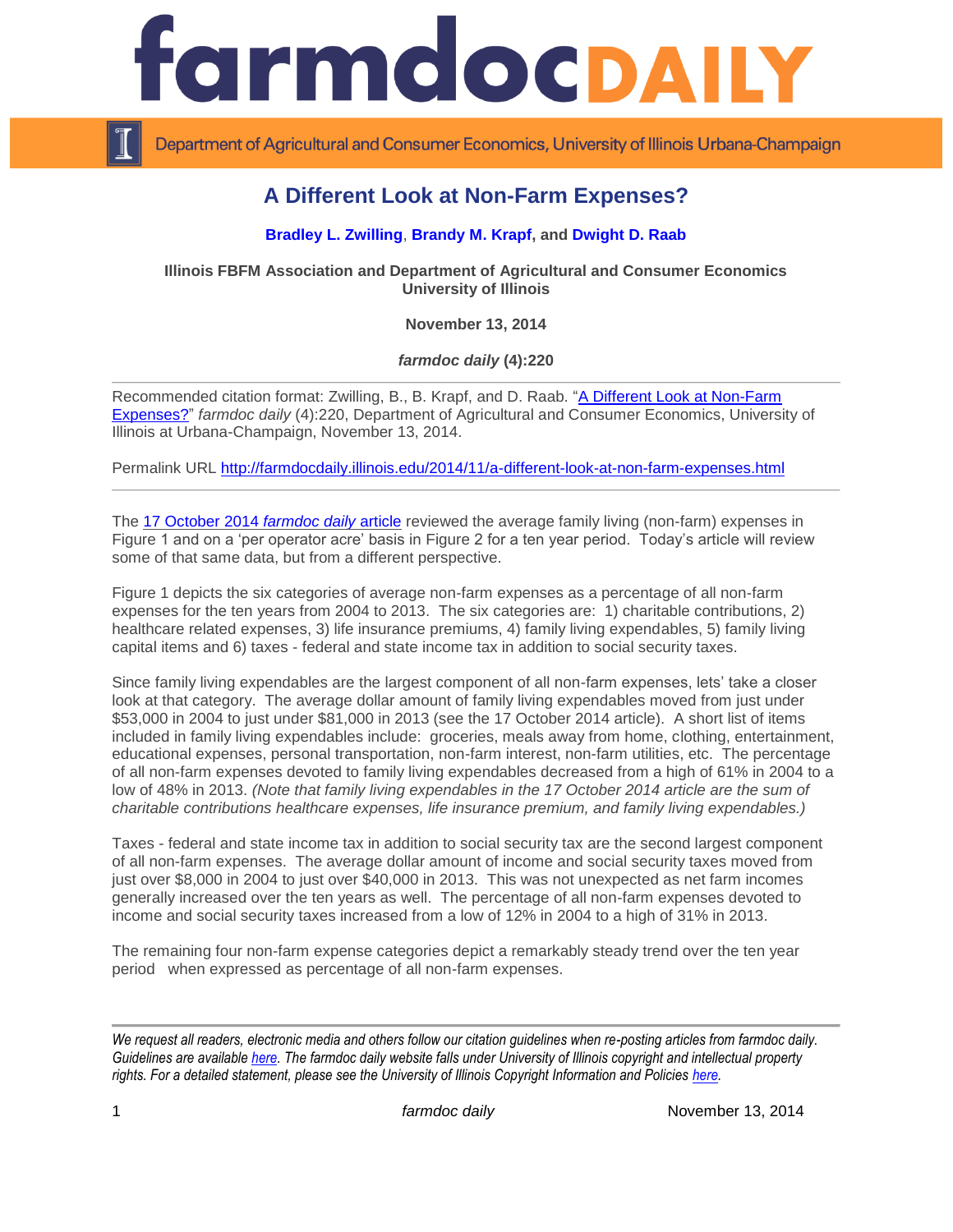

Figure 2 depicts the average non-farm expenses as a percentage of average net farm income plus any non-farm income as one attempts to roughly identify sources of income and the eventual use of that income for the farm businesses in the data. A challenge with this data lies in the fact that some of the metrics are cash and some are accrual making a reconciliation difficult. Average non-farm income increased steadily (by approximately \$10,000) over the ten year period leaving average net farm income as the driver of changes of the two combined. The three high years of 2005, 2009, and 2013 are easily seen as are the large swings. Interestingly, the data show that three of the five highest years (2004, 2005, and 2006) are years where net farm incomes were generally lower while the two highest years (2009 and 2013) are years where net farm income were very high.